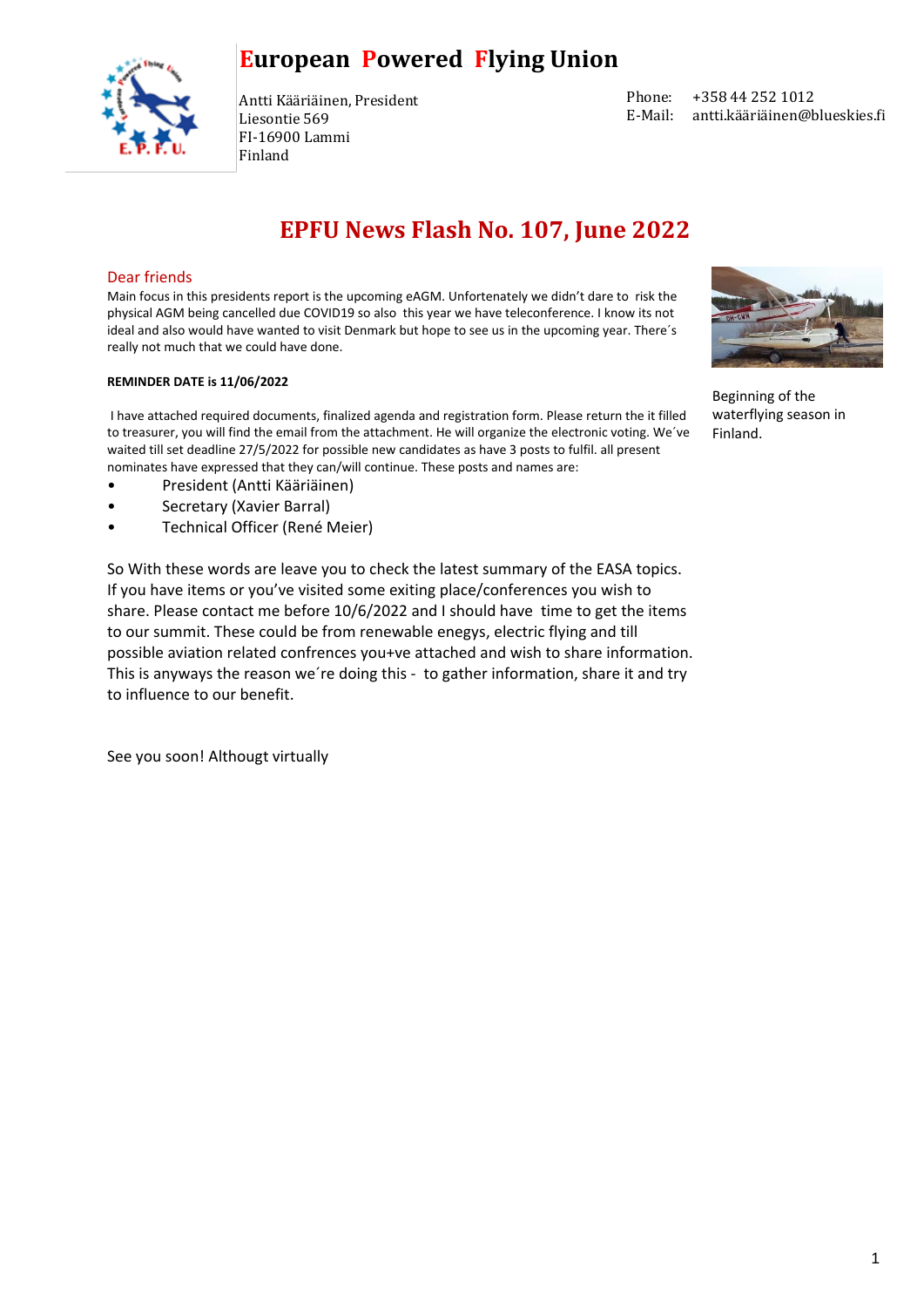

Antti Kääriäinen, President Liesontie 569 FI-16900 Lammi Finland

Phone: E-Mail: +358 44 252 1012 antti.kääriäinen@blueskies.fi

 $\geq$ EASA

**Easy Access Rules for Airborne Communications, Navigation and Surveillance updated with CS-ACNS Issue 4**

On 19/5/2022 the European Union Aviation Safety Agency (EASA) has published Issue 4 of the Easy Access Rules (EAR) for **Airborne Communications, Navigation and Surveillance** (EAR for CS-ACNS Issue 4). EAR for CS-ACNS Issue 4 incorporates CS-ACNS Issue 4 as adopted by ED Decision 2022/008/R, which addressed applicant issues in demonstrating compliance with CS-ACNS paragraphs. They are displayed in a consolidated, easy-to-read format with advanced navigation features through links and bookmarks. They are available for free download on the EASA website in pdf and now also as an online dynamic publication.



[https://www.easa.europa.eu/newsroom-and-events/news/easy-access-rules-airborne-communications](https://www.easa.europa.eu/newsroom-and-events/news/easy-access-rules-airborne-communications-navigation-and-surveillance)[navigation-and-surveillance](https://www.easa.europa.eu/newsroom-and-events/news/easy-access-rules-airborne-communications-navigation-and-surveillance)

The EAR for CS-ACNS Issue 4 are generated through the eRules platform and will be updated regularly to incorporate further changes and evolutions to their content. Please send your feedback and comments by using the Easy Access Rules area on the contact us form. This is the address:

[https://www.easa.europa.eu/contact-us-aviation?select=Aviation&aviation=eRules%20-](https://www.easa.europa.eu/contact-us-aviation?select=Aviation&aviation=eRules%20-%20Easy%20access%20rules) [%20Easy%20access%20rules](https://www.easa.europa.eu/contact-us-aviation?select=Aviation&aviation=eRules%20-%20Easy%20access%20rules)

**EASA publishes updated Easy Access Rules for Part-21**

Since 18/5/2022 The updated Easy Access Rules for **Airworthiness and Environmental Certification** (Regulation (EU) No 748/2012) are available for a free download from the EASA website in pdf format and online format. The document addresses manufacturing topics which are in frequent cases of interest to operators.

This Revision from May 2022 incorporates Regulation (EU) 2022/201 and Regulation (EU) 2022/203 on the management systems and occurrence-reporting systems that will be applicable from 7/3/2023.



The document is generated through the eRules platform and will be regularly updated to incorporate further changes and evolutions to its content. For more information you may go to

[https://www.easa.europa.eu/newsroom-and-events/news/easa-publishes-updated-easy-access-rules-part-](https://www.easa.europa.eu/newsroom-and-events/news/easa-publishes-updated-easy-access-rules-part-21?utm_campaign=d-20220519&utm_term=pro&mtm_source=notifications&mtm_medium=email&utm_content=title&mtm_placement=content&mtm_group=easa_news)[21?utm\\_campaign=d-](https://www.easa.europa.eu/newsroom-and-events/news/easa-publishes-updated-easy-access-rules-part-21?utm_campaign=d-20220519&utm_term=pro&mtm_source=notifications&mtm_medium=email&utm_content=title&mtm_placement=content&mtm_group=easa_news)[20220519&utm\\_term=pro&mtm\\_source=notifications&mtm\\_medium=email&utm\\_content=title&mtm\\_pla](https://www.easa.europa.eu/newsroom-and-events/news/easa-publishes-updated-easy-access-rules-part-21?utm_campaign=d-20220519&utm_term=pro&mtm_source=notifications&mtm_medium=email&utm_content=title&mtm_placement=content&mtm_group=easa_news) [cement=content&mtm\\_group=easa\\_news](https://www.easa.europa.eu/newsroom-and-events/news/easa-publishes-updated-easy-access-rules-part-21?utm_campaign=d-20220519&utm_term=pro&mtm_source=notifications&mtm_medium=email&utm_content=title&mtm_placement=content&mtm_group=easa_news)

Please send your related feedback and comments to

[erules@easa.europa.eu](mailto:erules@easa.europa.eu)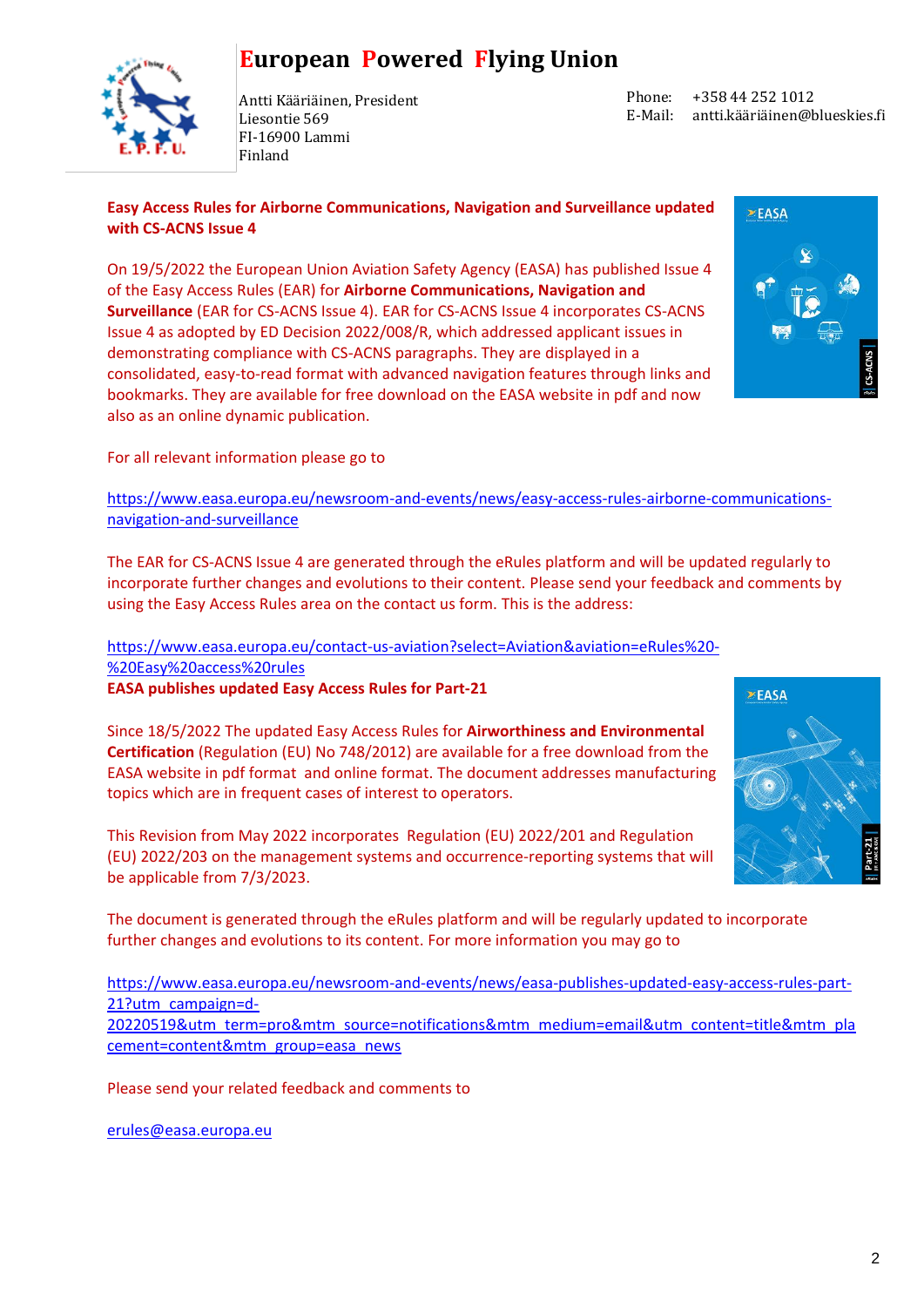

Antti Kääriäinen, President Liesontie 569 FI-16900 Lammi Finland

Phone: E-Mail: +358 44 252 1012 antti.kääriäinen@blueskies.fi

### **16/5/2022 Easy Access Rules for Air Operations updated with the new acceptable means of compliance and guidance material on fuel/energy planning and management**

The European Union Aviation Safety Agency (EASA) has published a new revision of the Easy Access Rules for Air Operations (EAR for Air OPS). Revision 18 (May 2022) incorporates the new acceptable means of compliance (AMC) and guidance material (GM) on fuel/energy planning and management, and more specifically on fuel schemes, as introduced by ED Decision 2022/005/R. The EAR for Air OPS are displayed in a consolidated, easy-to-read format with advanced navigation features through links and bookmarks, and are available for free download on the EASA website in pdf and



as an online dynamic publication. The EAR for Air OPS are generated through the eRules platform and will be updated regularly to incorporate further changes and evolutions to their content. Please send your feedback and comments by using the Easy Access Rules area on the "contact us" form of EASA via this address:

[https://www.easa.europa.eu/contact-us-aviation?select=Aviation&aviation=eRules%20-](https://www.easa.europa.eu/contact-us-aviation?select=Aviation&aviation=eRules%20-%20Easy%20access%20rules) [%20Easy%20access%20rules](https://www.easa.europa.eu/contact-us-aviation?select=Aviation&aviation=eRules%20-%20Easy%20access%20rules)

And for the full text of Easy Access Rules for Air Operations [Regulation (EU) No 965/2012)] Revision 18 please go to

[https://www.easa.europa.eu/document-library/easy-access-rules/easy-access-rules-air-operations](https://www.easa.europa.eu/document-library/easy-access-rules/easy-access-rules-air-operations-regulation-eu-no-9652012)[regulation-eu-no-9652012](https://www.easa.europa.eu/document-library/easy-access-rules/easy-access-rules-air-operations-regulation-eu-no-9652012)

### **Repetition A not so common NPA Numbering**

We received the following message: "Dear CRT User, Please note that **NPA 2022-2113** 'DRAFT PEFCR Aircraft 1.2' is now open for consultation on the EASA website. To place comments, please use the automated Comment-Response Tool (CRT) available at

### <http://hub.easa.europa.eu/crt/>

The **deadline for submission of comments is 19 Jun 2022**…." Any clues? Many thanks for your hints.

**Terms of Reference (ToR), Notices of Proposed Amendments (NPA), Comment Response Documents (CRD), Opinions, Agency Decisions, and Public Consultations by 24/5/2022, titles or text parts i**n **bold characters** means that the texts are at least partially important for our community:

ToR: None

NPA: 11/05/2022 NPA 2022-03 Reduction in accidents caused by failures of critical rotor and rotor drive components through improved vibration health monitoring systems (RMT.0711). This is not directly for our community. The deadline for comments is 11/8/2022. If interested in the topic please go to

<https://www.easa.europa.eu/downloads/136506/en>

Repetition

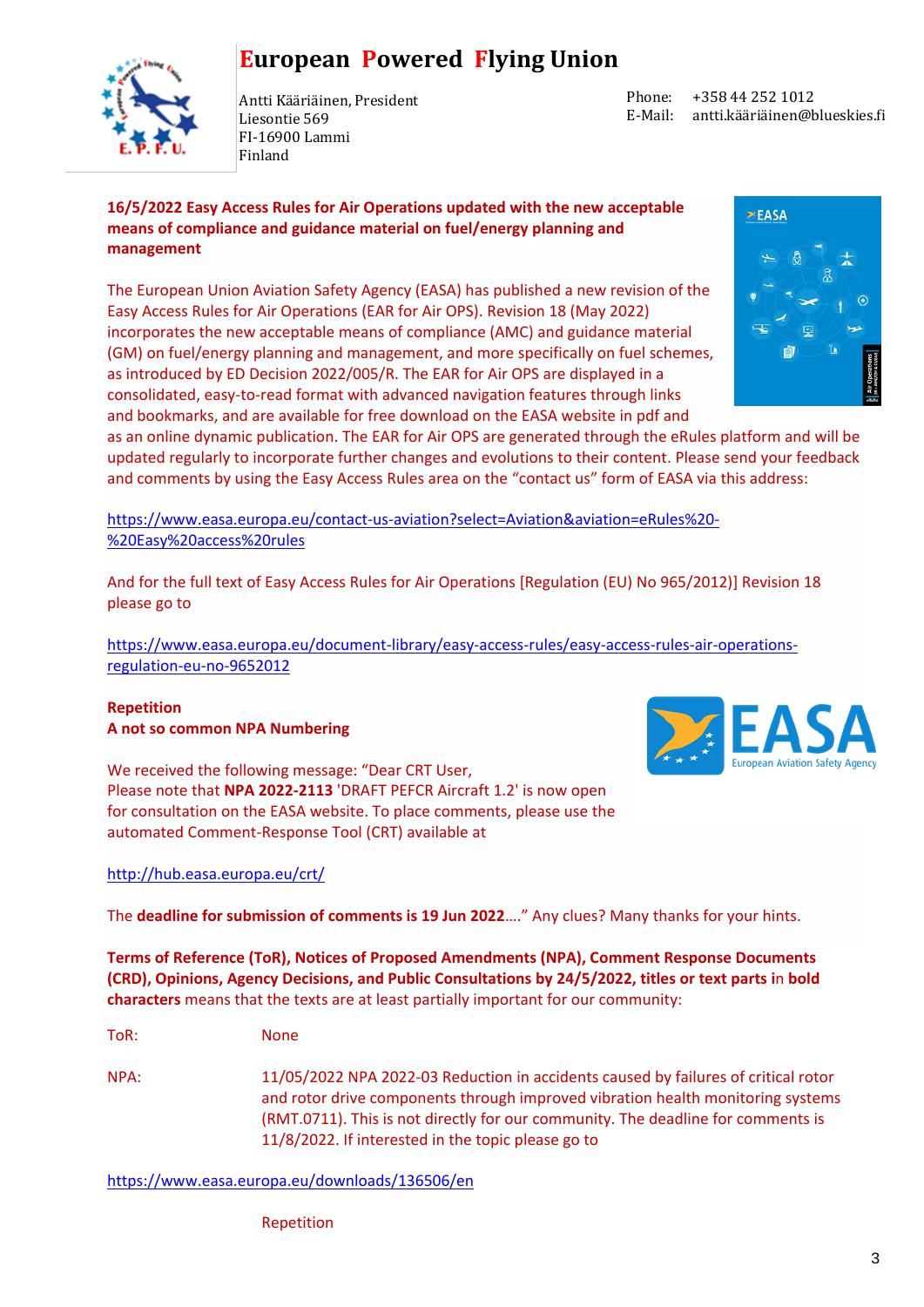

Antti Kääriäinen, President Liesontie 569 FI-16900 Lammi Finland

Phone: E-Mail: antti.kääriäinen@blueskies.fi +358 44 252 1012

2/5/2022 **NPA 2022-02 (A) and NPA 2022-02 (B) Remote aerodrome air traffic services** (RMT.0624). NPA 2022-02 is divided in two parts. NPA 2022-02 (A) includes:

- the procedural information pertaining to the regulatory proposal; and
- the explanatory note to the proposed amendments.

NPA 2022-02 (B) includes the proposed Guidance Material.The concept of **remote provision of aerodrome air traffic services** (ATS) (commonly known as 'remote towers' or 'remote tower operations', sometimes referred to as 'digital towers') enables the provision of aerodrome ATS from locations/facilities where direct visual observation is not available. Instead, the provision of aerodrome ATS is based on a view of the aerodrome and its vicinity through means of technology. The term that is used to describe this is 'remote aerodrome ATS'**. Comment period ends on 2/8/2022**. For more information please go to

### [https://www.easa.europa.eu/document-library/notices-of-proposed-amendment/npa-2022-02-and-npa-](https://www.easa.europa.eu/document-library/notices-of-proposed-amendment/npa-2022-02-and-npa-2022-02-b)[2022-02-b](https://www.easa.europa.eu/document-library/notices-of-proposed-amendment/npa-2022-02-and-npa-2022-02-b)

Repetition, new end date 17/6/2022, for the rotary wings community 14/2/2022 NPA 2022-01 Regular update of the Certification Specifications for **Small Rotorcraft (CS-27)**, and Large Rotorcraft (CS-29), for the rotorcraft community. New deadline for comments: **17/6/2022**. For more information please go to

<https://www.easa.europa.eu/document-library/notices-of-proposed-amendment/npa-2022-01>

Agency Decision: 10/5/2022 Amendment of the AMC & GM to Commission Regulation (EU) No 1321/2014 | SMS in Part-145 and Occurrence reporting, ED Decision 2022/011/R. (RMT.0251 and RMT.0681)

> This maintenance-centric Decision amends primarily the Acceptable Means of Compliance (AMC) & Guidance Material (GM) to Part-145 in respect of the following topics:

- Introduction of a management system for Part-145 maintenance organisations;
- Introduction of a management system for competent authorities;
- Harmonisation of general organisation provisions and competent authority procedures with those of Part-CAMO (Annex Vc to Regulation (EU) No 1321/2014);
- Occurrence reporting (RMT.0681).

You will find 8 downloads when you go to

<https://www.easa.europa.eu/document-library/agency-decisions/ed-decision-2022011r>

| CRD:                     | <b>None</b>                                                                                                                                                                                                                                                                                                          |
|--------------------------|----------------------------------------------------------------------------------------------------------------------------------------------------------------------------------------------------------------------------------------------------------------------------------------------------------------------|
| Opinions:                | <b>None</b>                                                                                                                                                                                                                                                                                                          |
| <b>EU Consultations:</b> | None of relevance.                                                                                                                                                                                                                                                                                                   |
| <b>EU Regulations:</b>   | 19/5/2022 Publication of COMMISSION IMPLEMENTING REGULATION (EU)<br>2022/790 correcting certain language versions of Regulation (EU) No 965/2012<br>laying down technical requirements and administrative procedures related to air<br>operations pursuant to Regulation (EC) No 216/2008 of the European Parliament |